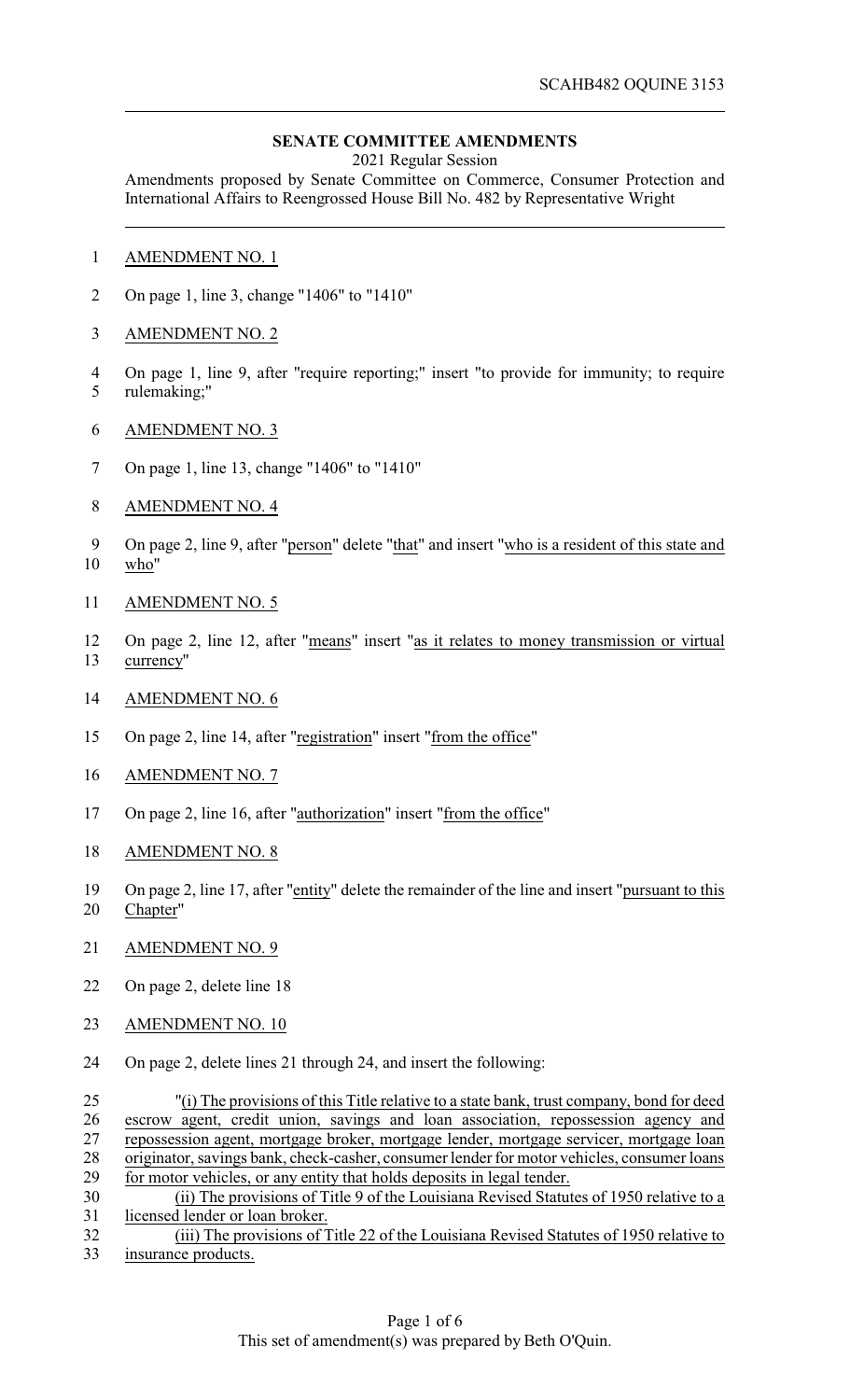SCAHB482 OQUINE 3153

- (iv) The provisions of Title 37 of the Louisiana Revised Statutes of 1950 relative to pawnbrokers.
- (v) The provisions of Title 51 of the Louisiana Revised Statutes of 1950 relative to Louisiana securities law, a Louisiana capital company, or a Louisiana business and industrial
- development company."
- AMENDMENT NO. 11
- On page 3, between lines 2 and 3, insert the following:

 "(8) "Legal tender" means a medium of exchange or unit of value, including the coin or paper money of the United States, issued by the United States or by another government. (9) "Nationwide Multistate Licensing System and Registry" or "NMLS" means the multistate system developed by the Conference of State Bank Supervisors and the American Association of Residential Mortgage Regulators and owned and operated by the State Regulatory Registry, LLC, or any successor or affiliated entity for the licensing and registration of persons in financial services industries."

- AMENDMENT NO. 12
- On page 3, line 3, change "(8)" to "(10)"
- AMENDMENT NO. 13
- On page 3, between lines 3 and 4, insert the following:
- "(11) "Person" means an individual, partnership, estate, business or nonprofit entity, or other legal entity. "Person" shall not include a public corporation, government
- subdivision, agency, or instrumentality."
- AMENDMENT NO. 14
- On page 3, line 4, change "(9)" to "(12)"
- AMENDMENT NO. 15
- On page 3, line 6, after "basis" delete the remainder of the line and insert "pursuant to the provisions of this Chapter."
- AMENDMENT NO. 16
- On page 3, delete line 7
- AMENDMENT NO. 17
- On page 3, line 8, change "(10)" to "(13)"
- AMENDMENT NO. 18
- On page 3, line 11, change "(11)" to "(14)"
- AMENDMENT NO. 19
- On page 3, line 21, after "service" delete "without" and insert "pursuant to the provisions of this Chapter."
- AMENDMENT NO. 20
- On page 3, delete line 22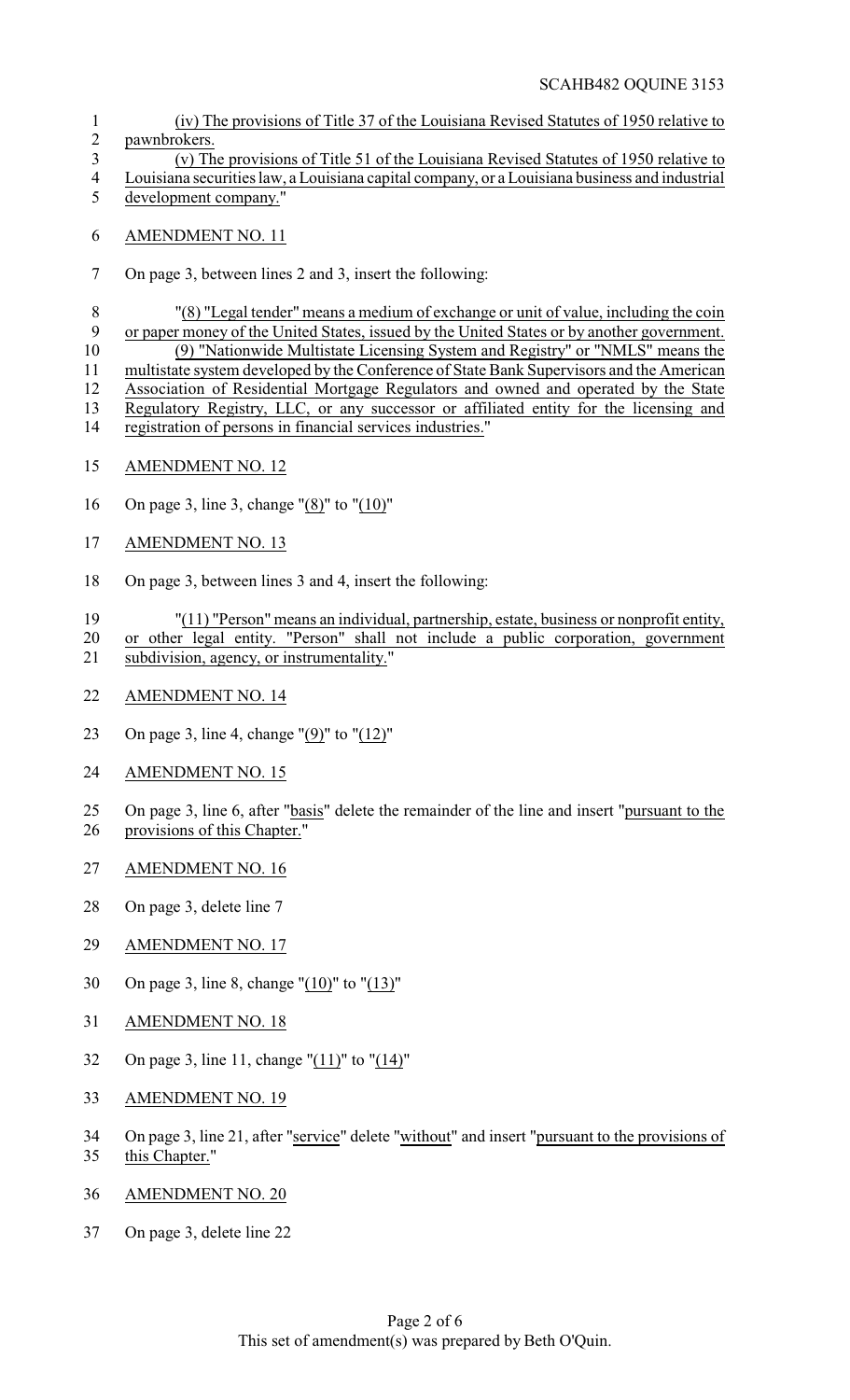- AMENDMENT NO. 21
- On page 3, between lines 25 and 26, insert the following:

 "D. Any decision rendered by the office shall be subject to review in accordance with the Administrative Procedure Act, R.S. 49:950 et seq. A person who seeks review shall 5 submit written notice of his intent to the office within thirty days of receipt of the decision.

- The notice shall state the basis and authority for such review."
- AMENDMENT NO. 22
- On page 3, line 26, change "D." to "E."
- AMENDMENT NO. 23

10 On page 3, line 27, after "office" and before the period "." and insert "through the 11 Nationwide Multistate Licensing System and Registry"

- AMENDMENT NO. 24
- 13 On page 4, line 3, after "that he" and insert " is domiciled in the state of Louisiana and"
- AMENDMENT NO. 25
- 15 On page 4, line 12, after "expertise, and" delete the remainder of the line and insert "capital 16 and minimum bond as required by the office to participate in the"
- AMENDMENT NO. 26
- On page 5, delete lines 7 and 8, and insert the following:

 "F. The office shall collect a nonrefundable application fee of four thousand five hundred dollars from an applicant. This fee may be reduced by the commissioner if the applicant holds a license issued by the office pursuant to the provisions of this Title."

- AMENDMENT NO. 27
- On page 5, line 9, change "F." to "G."
- AMENDMENT NO. 28
- On page 5, line 11, change "G." to "H."
- AMENDMENT NO. 29
- 27 On page 5, line 13, change " $H''$  to " $L''$
- AMENDMENT NO. 30
- On page 5, line 13, change "Subsection I" to "Subsection J"
- AMENDMENT NO. 31
- On page 5, line 17, change "I." to "J."
- AMENDMENT NO. 32
- On page 5, line 18, change "Subsection H" to "Subsection I"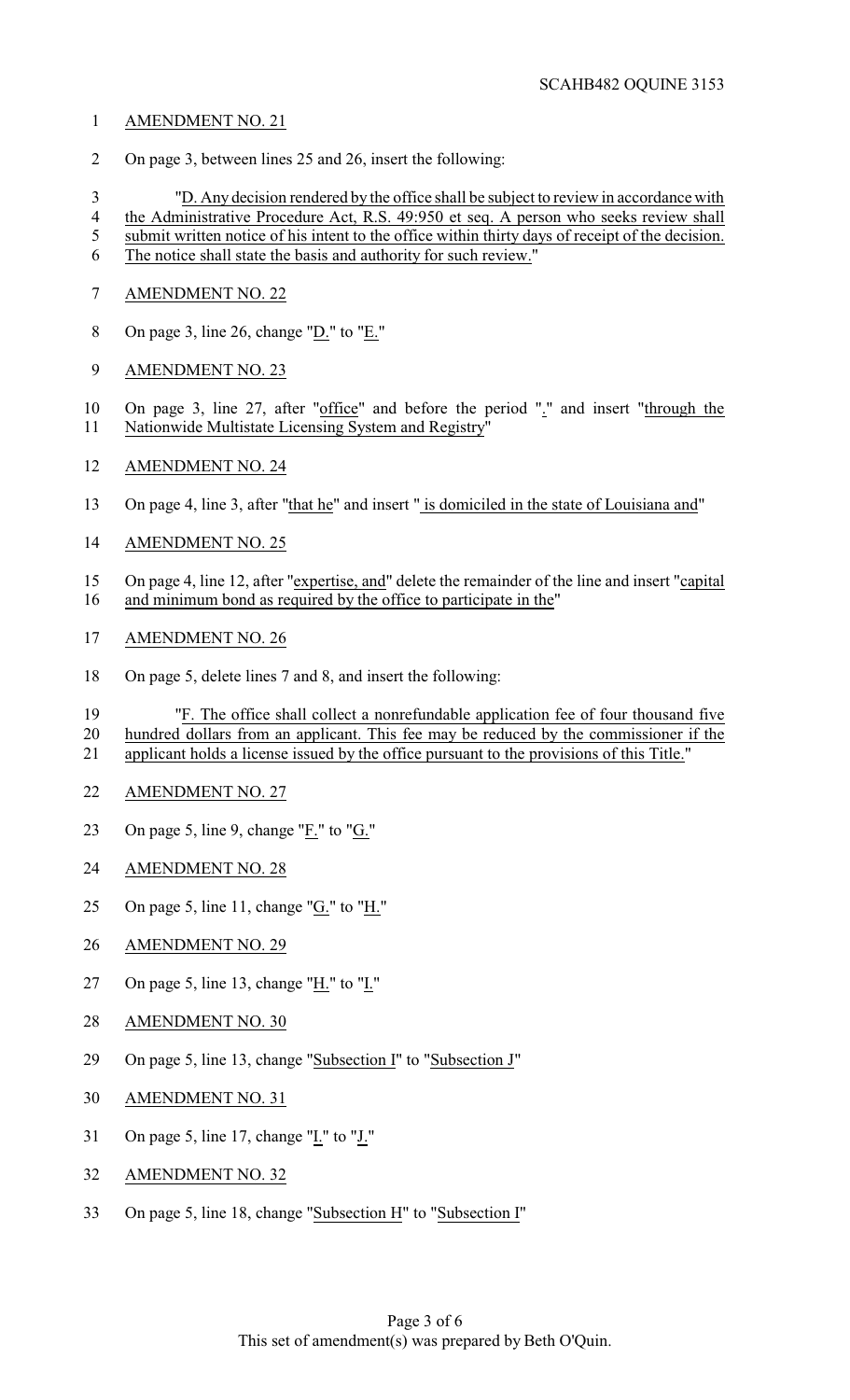- AMENDMENT NO. 33
- 2 On page 5, line 19, change " $J(1)$ " to " $K(1)$ "
- AMENDMENT NO. 34
- On page 6, between lines 2 and 3, insert the following:

 "(3) If the applicant or any related person or entity of the applicant, as determined by the office, is required to register with the Financial Crimes Enforcement Network of the United States Department of the Treasury as a money service business, evidence of the registration shall be submitted to the office by the applicant.

- (4) The office is authorized to obtain criminal history record information on each applicant as provided in R.S. 6:121.2."
- AMENDMENT NO. 35
- On page 6, line 3, change "K." to "L."
- AMENDMENT NO. 36
- 14 On page 6, line 7, change " $L$ ." to " $M$ ."
- AMENDMENT NO. 37
- On page 6, line 9, change "M.(1)" to "N.(1)"
- AMENDMENT NO. 38
- On page 7, delete lines 1 and 2, and insert "(4) The office may,"
- AMENDMENT NO. 39
- On page 7, delete lines 6 through 26, and insert the following:

21 "C. (1) Notwithstanding any provision of law to the contrary, a sandbox participant 22 who is proposing to test an innovative product or service may apply for an exception to any 22 who is proposing to test an innovative product or service may apply for an exception to any<br>23 provision of law in this Title that would otherwise prevent or prohibit the service or practice 23 provision of law in this Title that would otherwise prevent or prohibit the service or practice<br>24 of the sandbox participant. of the sandbox participant. (2) The office may grant an exception with or without conditions for the testing 26 period or any portion thereof, provided the following are met:<br>27 (a) A participant's plan to protect consumers is determent

 (a) A participant's plan to protect consumers is determined to adequately protect 28 against the harm the state law addresses.<br>29 (b) The benefits to consumers in

 (b) The benefits to consumers through increased competition, innovation, and consumer access appear to outweigh the benefits to consumers of applying the law.

 (3) A violation of any condition shall subject the sandbox participant to any penalty or fine imposed by the law for which the exception was granted pursuant to Paragraph (2) of this Subsection."

- AMENDMENT NO. 40
- On page 7, line 27, change "G." to "D."
- AMENDMENT NO. 41
- On page 8, line 1, change "H." to "E."
- AMENDMENT NO. 42
- On page 8, line 5, change "§1403." to "§1404."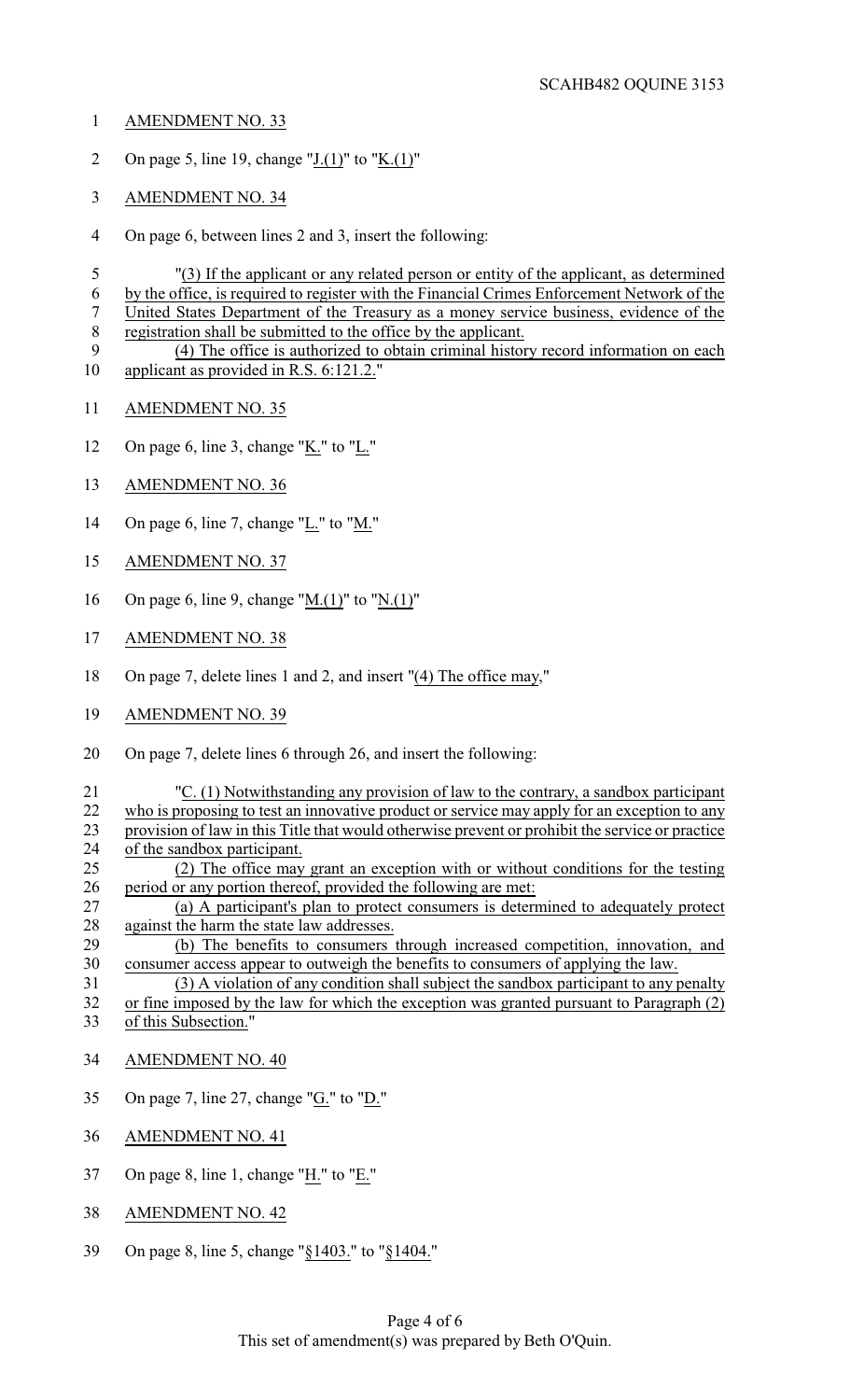## AMENDMENT NO. 43

- On page 8, delete lines 18 and 19, and insert the following:
- "(5) Neither the state nor the office endorses or recommends this product or service."

## AMENDMENT NO. 44

On page 8, delete lines 26 through 29, and insert the following:

 "B. The disclosures required by Subsection A of this Section shall be provided to each consumer in writing in a clear and conspicuous manner and shall contain an acknowledgment by the consumer of receipt of the written disclosure. A copy of the acknowledgment, signed by the consumer, shall be received by the sandbox participant prior to the initiation of any transaction between the sandbox participant and the consumer. The acknowledgment shall be retained by the sandbox participant for the duration of the sandbox 12 period or as required by the office."

- AMENDMENT NO. 45
- On page 9, line 3, change "§1404." to "§1405."
- AMENDMENT NO. 46
- On page 9, line 12, change "R.S. 6:1405" to "R.S. 6:1406"
- AMENDMENT NO. 47
- On page 9, line 22, change "§1405" to "§1406,"
- AMENDMENT NO. 48
- On page 10, line 8, change"§1406." to "§1407."
- AMENDMENT NO. 49
- On page 10, delete lines 18 through 20, and insert the following:
- "D. The office may examine records, documents, and data from a sandbox participant, and upon request from the office, a sandbox participant shall make records, documents, and data available for examination by the office. The participant shall pay the reasonable cost of the examination."
- AMENDMENT NO. 50
- On page 10, after line 29, insert the following:
- "§1408. Immunity
- 

 There shall be no liability on the part of and no cause of action of any nature shall arise against, the office, its agents, employees, or the state for any action, inaction, or any proceeding held pursuant to the provisions of this Chapter.

§1409. Nonendorsement

 The office shall not directly or indirectly endorse any financial product or service provided, or to be provided, by the sandbox participant. The sandbox participant shall not in any way indicate or imply that participation in this program is an endorsement of any 38 financial product or service by the state, a state agency, or a state employee. The sandbox<br>39 participant shall not release information relating to their financial product or service that participant shall not release information relating to their financial product or service that